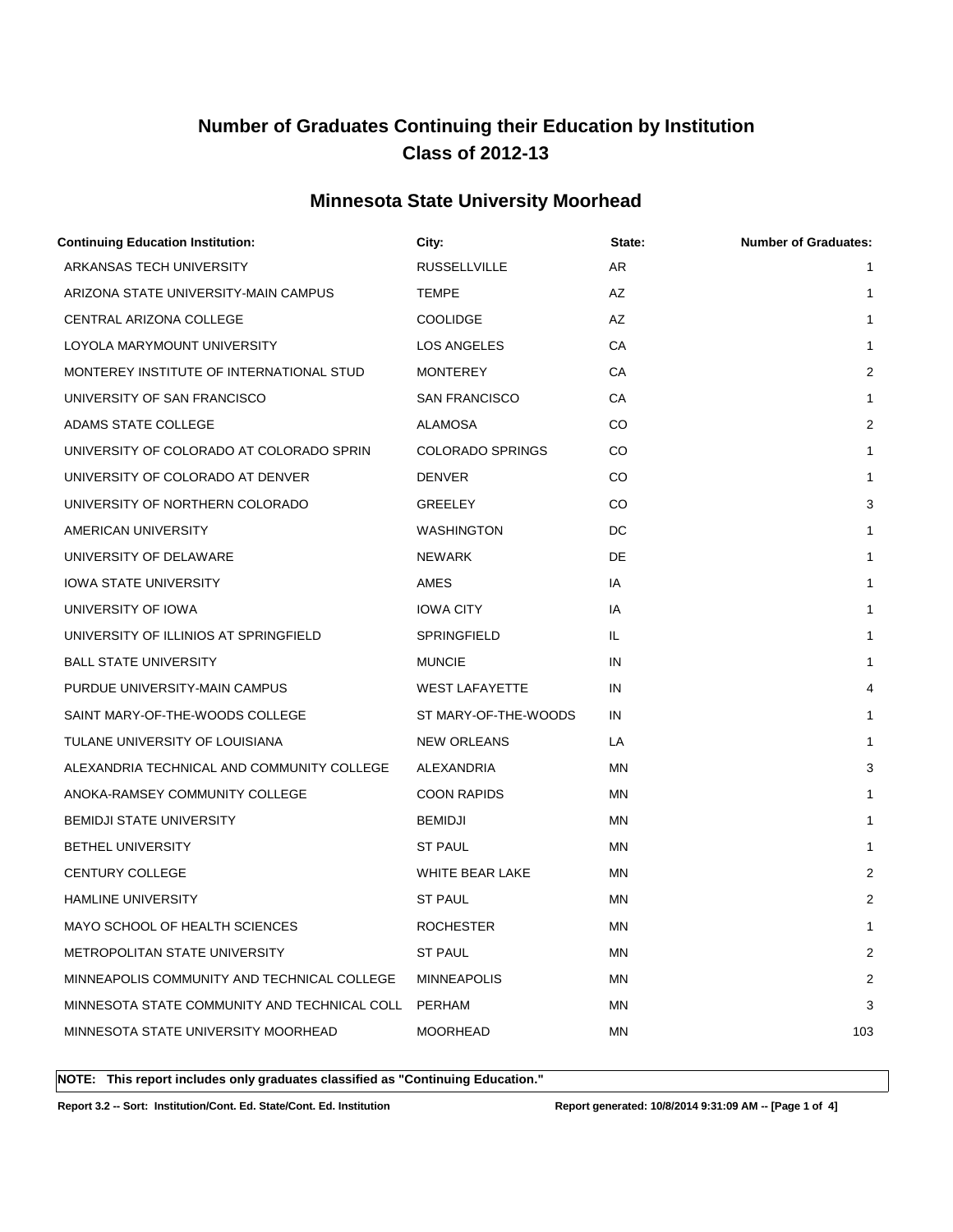### **Minnesota State University Moorhead**

| <b>Continuing Education Institution:</b> | City:                | State:    | <b>Number of Graduates:</b> |
|------------------------------------------|----------------------|-----------|-----------------------------|
| MINNESOTA STATE UNIVERSITY, MANKATO      | <b>MANKATO</b>       | <b>MN</b> | 2                           |
| NORTH HENNEPIN COMMUNITY COLLEGE         | <b>BROOKLYN PARK</b> | <b>MN</b> | $\mathbf{1}$                |
| NORTHWESTERN HEALTH SCIENCES UNIVERSITY  | <b>BLOOMINGTON</b>   | <b>MN</b> | 4                           |
| RANGE TECHNICAL COLLEGE                  | <b>HIBBING</b>       | ΜN        | 1                           |
| ST. CATHERINE UNIVERSITY                 | <b>ST PAUL</b>       | MN        | $\mathbf{1}$                |
| ST. CLOUD STATE UNIVERSITY               | ST. CLOUD            | <b>MN</b> | 3                           |
| UNIVERSITY OF MINNESOTA TWIN CITIES      | <b>MINNEAPOLIS</b>   | ΜN        | 4                           |
| UNIVERSITY OF MINNESOTA-DULUTH           | <b>DULUTH</b>        | MN        | $\mathbf{1}$                |
| UNIVERSITY OF ST THOMAS                  | <b>ST PAUL</b>       | ΜN        | $\overline{2}$              |
| <b>WALDEN UNIVERSITY</b>                 | <b>MINNEAPOLIS</b>   | ΜN        | $\mathbf{1}$                |
| WILLIAM MITCHELL COLLEGE OF LAW          | <b>ST PAUL</b>       | ΜN        | 3                           |
| KIRKSVILLE COLLEGE OF OSTEOPATHIC MEDICI | <b>KIRKSVILLE</b>    | MO.       | $\mathbf{1}$                |
| SAINT LOUIS UNIVERSITY-MAIN CAMPUS       | ST LOUIS             | <b>MO</b> | $\mathbf{1}$                |
| <b>Institution Name Not Given</b>        | SPRINGFIELD          | <b>MO</b> | 1                           |
| <b>BISMARCK STATE COLLEGE</b>            | <b>BISMARCK</b>      | ND.       | 1                           |
| JAMESTOWN COLLEGE                        | <b>JAMESTOWN</b>     | ND.       | 4                           |
| LAKE REGION STATE COLLEGE                | <b>DEVILS LAKE</b>   | ND        | 1                           |
| NORTH DAKOTA STATE UNIV                  | <b>FARGO</b>         | <b>ND</b> | 5                           |
| NORTH DAKOTA STATE UNIVERSITY MAIN CAMPU | <b>FARGO</b>         | ND        | 11                          |
| UNIVERSITY OF MARY                       | <b>BISMARCK</b>      | ND.       | $\mathbf{1}$                |
| UNIVERSITY OF NORTH DAKOTA-MAIN CAMPUS   | <b>GRAND FORKS</b>   | ND.       | $\overline{7}$              |
| <b>VALLEY CITY STATE UNIVERSITY</b>      | <b>VALLEY CITY</b>   | ND        | $\mathbf{1}$                |
| <b>WILLISTON STATE COLLEGE</b>           | <b>WILLISTON</b>     | ND.       | 1                           |
| <b>CREIGHTON UNIVERSITY</b>              | <b>OMAHA</b>         | NE.       | 1                           |
| SAN JUAN COLLEGE                         | <b>FARMINGTON</b>    | NM        | $\mathbf{1}$                |
| BOWLING GREEN STATE UNIVERSITY-MAIN CAMP | <b>BOWLING GREEN</b> | OH        | 1                           |
| SAINT JOSEPHS UNIVERSITY                 | PHILADELPHIA         | PA        | 1                           |
| AUGUSTANA COLLEGE                        | <b>SIOUX FALLS</b>   | <b>SD</b> | 1                           |
| SOUTH DAKOTA STATE UNIVERSITY            | <b>BROOKINGS</b>     | SD        | 2                           |
| UNIVERSITY OF SIOUX FALLS                | SIOUX FALLS          | SD        | 1                           |
|                                          |                      |           |                             |

**NOTE: This report includes only graduates classified as "Continuing Education."** 

**Report 3.2 -- Sort: Institution/Cont. Ed. State/Cont. Ed. Institution Report generated: 10/8/2014 9:31:09 AM -- [Page 2 of 4]**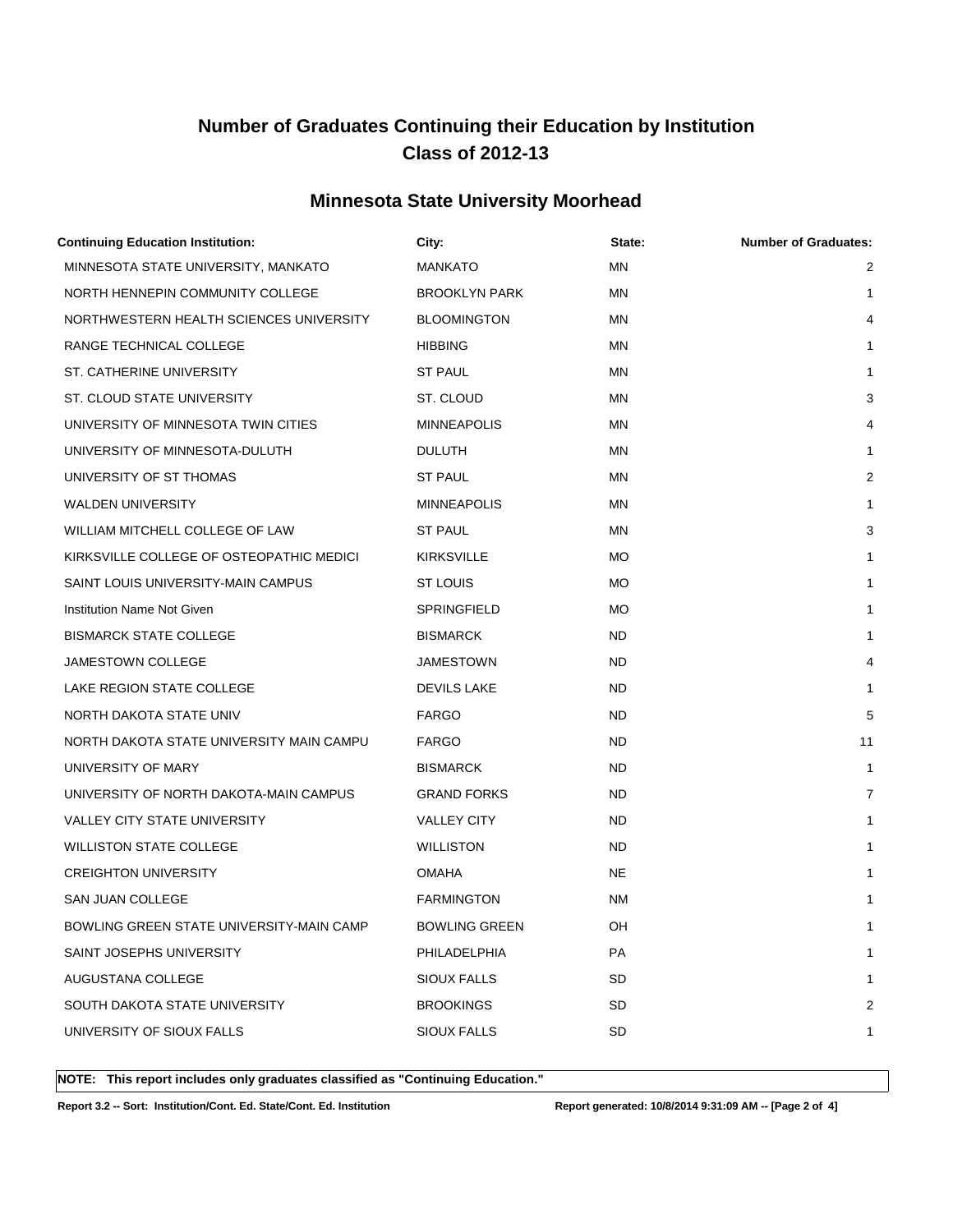### **Minnesota State University Moorhead**

| <b>Continuing Education Institution:</b>                     | City:              | State:    | <b>Number of Graduates:</b> |
|--------------------------------------------------------------|--------------------|-----------|-----------------------------|
| SOUTHERN METHODIST UNIVERSITY                                | <b>DALLAS</b>      | <b>TX</b> | 1                           |
| UNIV OF HOUSTON-DOWNTOWN TX                                  | <b>HOUSTON</b>     | <b>TX</b> | 1                           |
| WEBER STATE UNIVERSITY                                       | <b>OGDEN</b>       | UT        | 1                           |
| EASTERN VIRGINIA MEDICAL SCHOOL                              | <b>NORFOLK</b>     | VA        | 1                           |
| UNIVERSITY OF WISCONSIN-EAU CLAIRE                           | <b>EAU CLAIRE</b>  | WI        | 1                           |
| UNIVERSITY OF WISCONSIN-LA CROSSE                            | <b>LA CROSSE</b>   | WI        | 1                           |
| UNIVERSITY OF WISCONSIN-MADISON                              | <b>MADISON</b>     | WI        | 1                           |
| UNIVERSITY OF WISCONSIN-MILWAUKEE                            | <b>MILWAUKEE</b>   | WI        | $\overline{2}$              |
| UNIVERSITY OF WISCONSIN-PLATTEVILLE                          | <b>PLATTEVILLE</b> | WI        | $\overline{2}$              |
| UNIVERSITY OF WISCONSIN-RIVER FALLS                          | <b>RIVER FALLS</b> | WI        | 1                           |
| UNIVERSITY OF WISCONSIN-STOUT                                | <b>MENOMONIE</b>   | WI        | 1                           |
| <b>CASPER COLLEGE</b>                                        | <b>CASPER</b>      | <b>WY</b> | $\overline{2}$              |
| Institution Name Not Given                                   |                    |           | 12                          |
| <b>Total Number of Graduates Continuing their Education:</b> |                    |           | 240                         |

**NOTE: This report includes only graduates classified as "Continuing Education."**